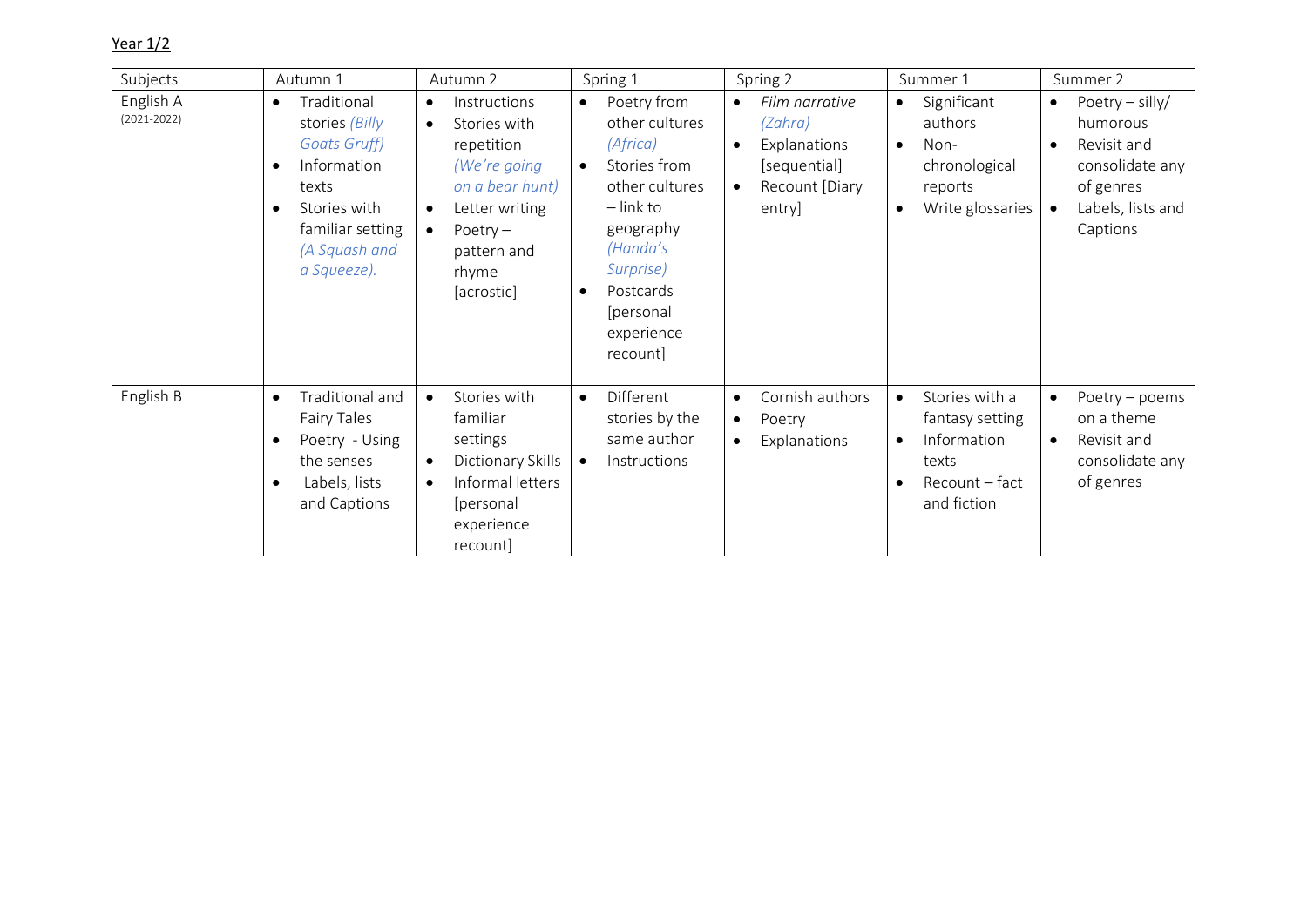Y3/4

| Subjects                     | Autumn 1                                                                                                           | Autumn 2                                                                                                                                               | Spring 1                                                                                                              | Spring 2                                                                                               | Summer 1                                                                                  | Summer 2                                                                                    |
|------------------------------|--------------------------------------------------------------------------------------------------------------------|--------------------------------------------------------------------------------------------------------------------------------------------------------|-----------------------------------------------------------------------------------------------------------------------|--------------------------------------------------------------------------------------------------------|-------------------------------------------------------------------------------------------|---------------------------------------------------------------------------------------------|
| English A<br>$(2021 - 2022)$ | Fantasy-<br>$\bullet$<br><i>(Michael</i><br>Morpurgo<br>'The<br><b>Butterfly</b><br>Lion').<br><b>Instructions</b> | Poetry shape<br>$\bullet$<br>poetry and<br>calligrams<br>Newspapers<br>$\bullet$<br>[recount]<br>Information<br>$\bullet$<br>text [science<br>leaflet] | Dialogues and plays<br>$\bullet$<br>Poetry – creating images<br>$\bullet$<br>Stories in imaginary worlds<br>$\bullet$ | Film narrative<br>[journalistic news]<br>report<br>/information]<br>advertisements<br>Informal letters | Stories from<br>$\bullet$<br>other cultures<br>Authors<br>$\bullet$                       | Issues and<br>dilemmas<br>Poetry $-$<br>poems to<br>perform<br>Explanations<br>[sequential] |
| English B                    | Stories with<br>$\bullet$<br>familiar<br>settings<br>Comic strip<br>Diary<br>$\bullet$<br>recount                  | Stories with<br>$\bullet$<br>historical<br>setting<br>Magazines                                                                                        | Mystery and suspense stories<br>$\bullet$<br>Reports<br>$\bullet$<br>Formal letters<br>$\bullet$                      | Adventure<br>$\bullet$<br>Poetry - Language<br>Play                                                    | Information<br>$\bullet$<br>texts<br>Formal<br>persuasive<br>texts info<br>leaflet/poster | Poetry $-$<br>exploring form<br>Myths                                                       |